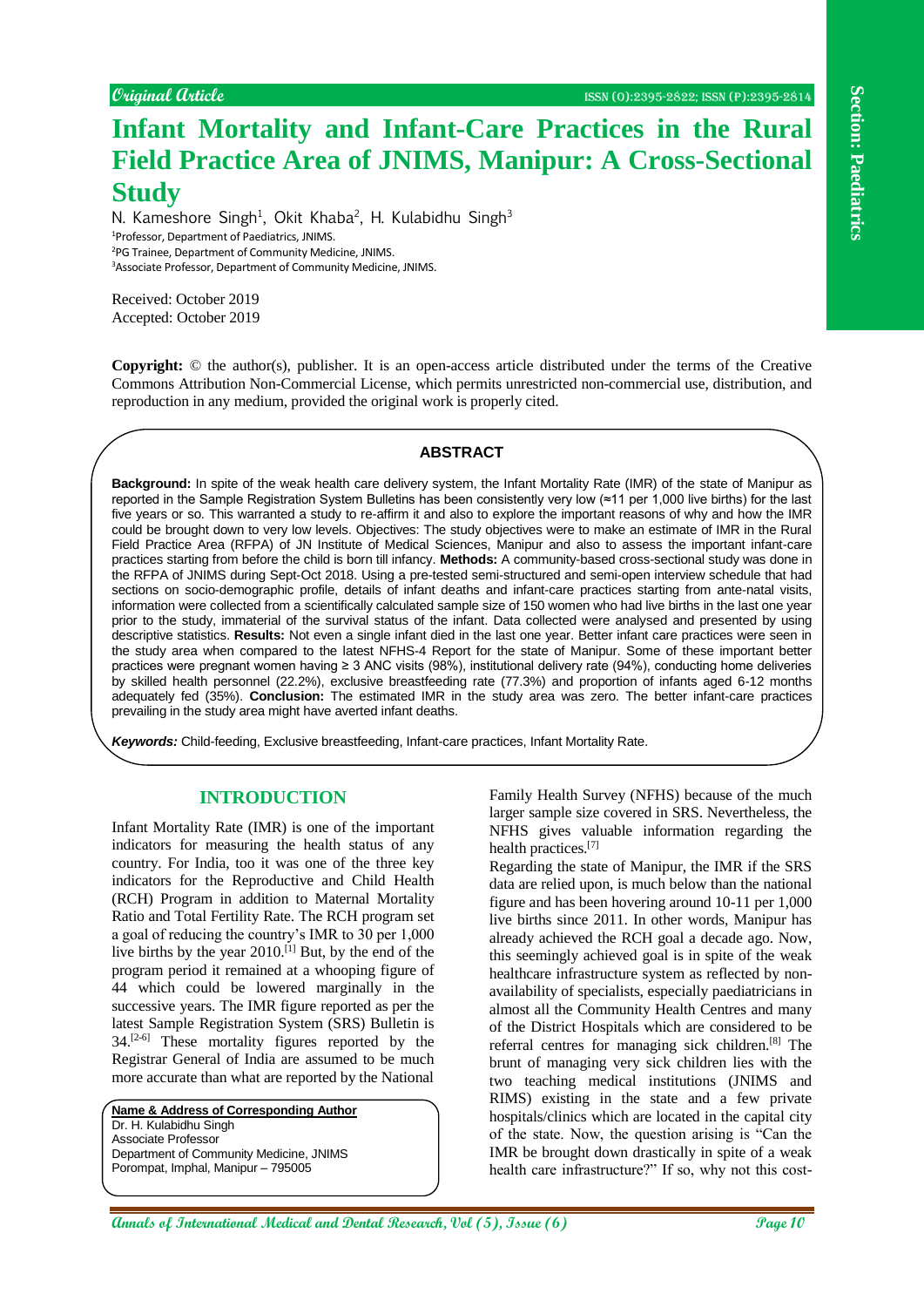efficient model be replicated in other states/union territories of this resource-constraint country? Or, what are the factors which prevails in the state that could reduce the infant and under-5 mortality rate out of the proven factors like exclusive breast feeding, correct complementary feeding, clean delivery, TT vaccination, Measles vaccination etc.?[8] Hence, it was felt to explore the infant-care practices being deployed in the state.

#### **Objectives**:

The present study was conducted to make an estimate of IMR in the Rural Field Practice Area (RFPA) of the Jawaharlal Nehru Institute of Medical Sciences (JNIMS). The study further aimed to assess the important infant-care practices which might be associated with low infant mortality in the same area.

#### **MATERIALS AND METHODS**

After the context in the section of the section of the section of the section of the section of the section of the section of the section of the section of the section of the section of the section of the section of the s As a part of the learning activities of the internee doctors' posting in the Department of Community Medicine for two months, a community-based crosssectional study was conducted during September-October 2018 in the RFPA of JNIMS which was situated in Imphal West district, 16 km. away from the institute. It had a Community Health Centre (CHC Wangoi) and two Primary Health Centres (PHC Samurou and PHC Mayang Imphal) along with their catering villages. Mothers who had live births in the past one year prior to the study were the study-population, immaterial of whether the child was still surviving or death. Those who could not be contacted on two visits by the research team and those who refused to participate in the study were the exclusion criteria used. Based on the IMR of 11 per 1,000 live births for the state of Manipur[6] and all allowable error of 1.7 at a confidence limit of 95%, a sample size of 145 was calculated which was rounded to 150. The sampling method consisted of two steps. First, one half of the existing villages in the RFPA were selected by using simple random sampling. This was followed by convenience sampling of all eligible study-subjects in the selected villages. Simple random sampling was not possible as reliable line-listing of all the live-births in those villages was not available nor it could not be done during the short period of the study. Rather, guidance from the local Accredited Social Health Activists (ASHAs) were sought to identify households which had women who delivered in the past one year to enhance the study progress.

The trained internees collected data by themselves. A pre-designed, pre-tested, semi-structured and semi-open interview schedule was used for data collection. The interview schedule had three parts viz. socio-demographic profile of the studyparticipants, details of infant deaths, if any and infant-care practices starting from ante-natal care.

Informed verbal consent was obtained from each of the study-participants before the interview. There was no very sensitive question.

SPSSv20 was used for data analysis. The data are reflected descriptively in terms of means, standard deviation (SD) and proportions.

#### **RESULTS**

Completed data sets could be collected from 150 eligible mothers. There was no refusal. Their mean (SD) age was 27.45 (5.63) years ranging from 18 to 42 years. By religion 92 (61.4%) of them were Hindus, 44 (29.3%) being Muslims and the remaining 14 (9.3%) belonging to other types of religions. Majority of them 61 (40.7%) were class XII passed, 57 (38%) matriculate and only a small portion (6;4%) being illiterates. More than three fourths of them (116; 77.3%) were home-makers; 19 (12.7%) doing small-time business while the remaining 15 (10%) were government employees. Most of them (141; 94%) belonged to better socioeconomic status families (according to modified BG Prasad scale, 2018) earning at least Rs. 6,528/- per month.

More than one-third of the study-subjects (58; 38.7%) were of parity 2, another one-third (49; 32.7%) being Para 3, a small portion (17; 11.3%) belonging to Para 4 and above while the remaining 26 (17.3%) were primiparas. Among the mothers who had more than two pregnancies in their life-time 48 (32%) had a gap of at least three years between the last two pregnancies. [Table 1]

| Table 1: Socio-demographic profile of study-subjects |                |  |
|------------------------------------------------------|----------------|--|
| $(n=150)$                                            |                |  |
| <b>Characteristic</b>                                | No. of mothers |  |
|                                                      | $(\%)$         |  |
| <b>Educational</b> status                            |                |  |
| <b>Illiterate</b>                                    | 6(4.0)         |  |
| VIII                                                 | 26 (17.3)      |  |
| Matriculate                                          | 57 (38.0)      |  |
| $>\chi_{\rm II}$                                     | 61 (40.17)     |  |
| Occupation                                           |                |  |
| Home-maker                                           | 116 (77.3)     |  |
| Govt. employee                                       | 19 (12.7)      |  |
| Small-time business                                  | 15 (10.0)      |  |
| Monthly family income (Rs.)                          |                |  |
| $\leq 3.263$                                         | 1(0.7)         |  |
| 3,264-6,527                                          | 8(5.3)         |  |
| $\geq 6,528$                                         | 141 (94.0)     |  |
| Parity                                               |                |  |
| Primi                                                | 26(17.3)       |  |
| Para 2                                               | 58 (38.7)      |  |
| Para 3                                               | 49 (32.7)      |  |
| $>$ Para 4                                           | 17 (11.3)      |  |
| Gap between last 2 pregnancies (in years)            |                |  |
| NA (primigravidae)                                   | 65 (43.3)      |  |
| $1-2$                                                | 20 (13.3)      |  |
| $2 - 3$                                              | 17(11.3)       |  |
| $\geq$ 3                                             | 48 (32.0)      |  |

Not even a single case of infant death was reported by the study-subjects. Regarding infant-care practices (a process which starts before the child is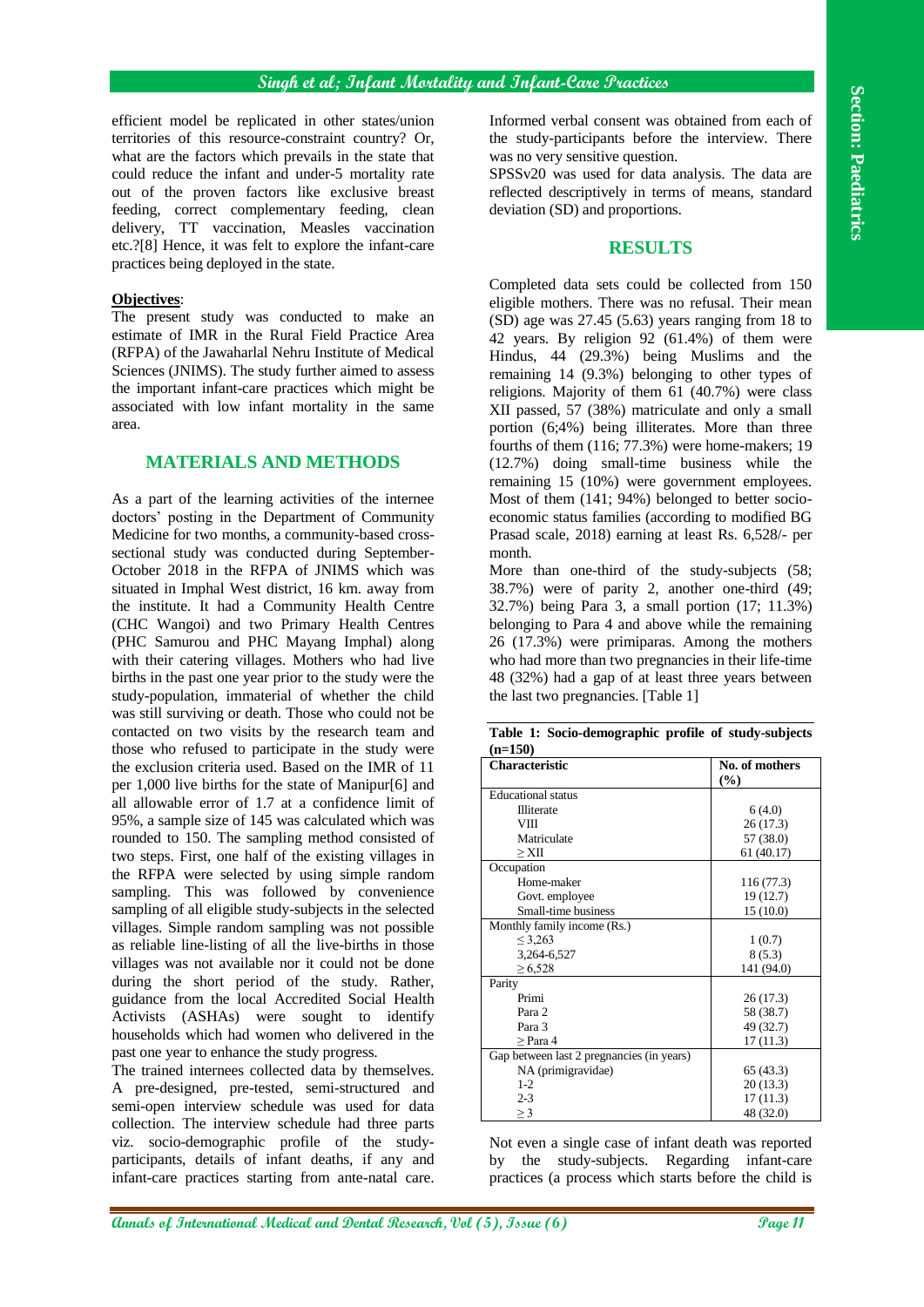## **Singh et al; Infant Mortality and Infant-Care Practices**

| born) almost all of them (149; 99.3%) had Ante-<br>(88.8%) used clean surface, blade and thread. Sterile<br>natal check-up (ANC) visits. But the proportion<br>gloves were used only in 3 (33.3%) cases. No<br>came down to 98% if counted for those who had at<br>medication was applied on the cord stump in 7<br>(77.7%) cases. During the delivery process the room<br>least three ANC visits. During the ANC visits, full<br>temperature was kept warm in all the cases.<br>examinations<br>(BP<br>checking,<br>body<br>weight<br>abdominal<br>measurement<br>examinations<br>[Table 3]<br>and<br>considered as proxy indicators) were done for all the<br>The various modes of delivery for the 150 study-<br>women who had ANC visits. Basic blood and urine<br>subjects were Normal Vaginal Delivery (104;<br>69.3%), Assisted Vaginal Delivery (4; 2.7%) and<br>investigations also were done to all the women who<br>Caesarean Section (42; 28%). There were three twin<br>had ANC visits. Almost half of them (71;47.7%) had<br>deliveries. More than four-fifths of the mothers (132;<br>other investigations like ultrasonography, thyroid<br>function test, kidney function test and other<br>86.3%) were aware of the newborns' weight taken.<br>serological tests. Tetanus Toxoid (TT) 2/B coverage<br>There was only one newborn delivered at a private<br>among all the study-subjects were quite high (136;<br>clinic who did not cry immediately after birth. It was<br>90.7%). Iron and Folic Acid tablets were provided to<br>resuscitated almost immediately by a child specialist<br>146 (97.3%) of all the study subjects; but only 118<br>and the child started crying after three minutes. Only<br>(78.7%) women consumed them for three months or<br>one sick newborn (Erb's palsy) was needed referral<br>to a teaching medical institute by the medical officer<br>more. [Table 2]<br>of a Primary Health Centre. The child reached the<br>referral centre within one hour and treatment was<br>Table 2: Ante-natal care practices (n=150)<br>started on the same day within few hours.<br><b>Practices</b><br>No. of study-<br>subjects $(\% )$<br>Out of the 141 women who had institutional<br>ANC visits<br>delivery, only one-third (50; 35.4%) were discharged<br>149 (99.3)<br>Yes<br>after 48 hours while a majority (76; 54%) were<br>No<br>01(0.7)<br>discharged within 24-48 hours.<br>No. of ANC visits<br>3(2.0)<br>$Nil/<$ 3 times<br>Regarding post-natal care practices, breastfeeding<br>$\geq$ 3 visits<br>147 (98.0)<br>was initiated within the first hour of life by a<br>Physical examination done<br>majority of the mothers (92; 61.3%). Colostrum was<br>Weight recorded<br>149 (99.3)<br>given to the newborn by almost all the mothers<br><b>BP</b> measured<br>149 (99.3)<br>(146;97.3%). The frequency of breastfeeding was<br>149 (99.3)<br>Abdominal examination done<br>Investigations done<br>ideal for more than half of the mothers (85; 56.7%).<br><b>Blood</b> test<br>149 (99.3)<br>Pre-lacteal feeds were given by four mothers (2.7%)<br>Urine test<br>149 (99.3)<br>out of whom, three mothers used feeding bottles.<br>Other tests (USG, TFT, KFT,<br>71(47.7)<br>The newborn baby was kept warm by all the<br>Serology)<br>Interventions received<br>mothers. But washing of the nipple and areola before<br>No or TT 1 only<br>14(9.3)<br>feeding the newborn was practiced only by a small<br>TT 2/B<br>136(90.7)<br>proportion of mothers (27; 18%). [Table 4]<br>IFA provided<br>146 (97.3)<br>IFA consumed for $\geq 3$ months<br>118 (78.7)<br>Table 4: Post-natal care practices<br><b>Practices</b><br>No. of mothers<br>Table 3: Practices at home delivery $(n=9)$<br>$(n=150)$<br><b>Practices</b><br>No. of mothers who<br>Breastfeeding<br>had home delivery<br>Initiated within first hour<br>92(61.3)<br>(%)<br>Colostrum given<br>146 (97.3)<br>Attendance at delivery<br>$\geq$ 8 times in 24 hours<br>86 (56.7)<br>Skilled personnel<br>2(22.2)<br>Pre-lacteal feeds given<br>4(2.7)<br><b>Trained TBA</b><br>2(22.2)<br>Use of feeding bottles<br>3(2.0)<br><b>Untrained TBA</b><br>5(55.6)<br>Washing nipple & areola before<br>27(18.0)<br>Clean practices<br>breastfeeding<br>Clean surface<br>8(88.8)<br>Keeping baby warm<br>150 (100)<br>Clean hands<br>3(33.3)<br>Clean blade<br>8(88.8)<br>Clean thread<br>8(88.8)<br>Two-thirds of the infants (116; 77.3%) were<br>7(77.7)<br>Clean cord stump<br>exclusively breastfed for the first five months of life.<br>Room temperature during delivery<br>But complementary feeding was started late by<br>9(100)<br>Warm<br>majority of the mothers (46%) while a sizeable<br>number of the mothers started it too early (24; 16%).<br>A total of 141 (94%) of the study-subjects had<br>Good quality feeds in sufficient quantity per feed in<br>institutional delivery for the last child. Out of the<br>adequate frequencies per day were given to the<br>remaining nine women who had domiciliary delivery<br>infants by at least 38 (35%) study-women. Hands or<br>2 (22.2%) the delivery was conducted by skilled<br>spoons were usually used for feeding the child (147;<br>persons (doctors/nurses) while the remaining seven<br>But hand-washing with soap and water<br>98%).<br>(77.8%) were conducted by traditional birth<br>before preparing infant-feeds was practiced by less<br>attendants. For these nine home delivery cases 8 |                                                                                |  |  |         |
|-------------------------------------------------------------------------------------------------------------------------------------------------------------------------------------------------------------------------------------------------------------------------------------------------------------------------------------------------------------------------------------------------------------------------------------------------------------------------------------------------------------------------------------------------------------------------------------------------------------------------------------------------------------------------------------------------------------------------------------------------------------------------------------------------------------------------------------------------------------------------------------------------------------------------------------------------------------------------------------------------------------------------------------------------------------------------------------------------------------------------------------------------------------------------------------------------------------------------------------------------------------------------------------------------------------------------------------------------------------------------------------------------------------------------------------------------------------------------------------------------------------------------------------------------------------------------------------------------------------------------------------------------------------------------------------------------------------------------------------------------------------------------------------------------------------------------------------------------------------------------------------------------------------------------------------------------------------------------------------------------------------------------------------------------------------------------------------------------------------------------------------------------------------------------------------------------------------------------------------------------------------------------------------------------------------------------------------------------------------------------------------------------------------------------------------------------------------------------------------------------------------------------------------------------------------------------------------------------------------------------------------------------------------------------------------------------------------------------------------------------------------------------------------------------------------------------------------------------------------------------------------------------------------------------------------------------------------------------------------------------------------------------------------------------------------------------------------------------------------------------------------------------------------------------------------------------------------------------------------------------------------------------------------------------------------------------------------------------------------------------------------------------------------------------------------------------------------------------------------------------------------------------------------------------------------------------------------------------------------------------------------------------------------------------------------------------------------------------------------------------------------------------------------------------------------------------------------------------------------------------------------------------------------------------------------------------------------------------------------------------------------------------------------------------------------------------------------------------------------------------------------------------------------------------------------------------------------------------------------------------------------------------------------------------------------------------------------------------------------------------------------------------------------------------------------------------------------------------------------------------------------------------------------------------------------------------------------------------------------------------------------------------------------------------------------------------------------------------------------------------------------------------------------------------------------------------------------------------------------------------------------------------------------------------------------------------------------------------------------------------------------------------------------------------------------------------------------------------------------------------------------------------------------------------------------------------------------------------------------------------------------------------------------------------------------------------------------------------------------------------------------------------------------------------------------------------------------------------------------------------|--------------------------------------------------------------------------------|--|--|---------|
|                                                                                                                                                                                                                                                                                                                                                                                                                                                                                                                                                                                                                                                                                                                                                                                                                                                                                                                                                                                                                                                                                                                                                                                                                                                                                                                                                                                                                                                                                                                                                                                                                                                                                                                                                                                                                                                                                                                                                                                                                                                                                                                                                                                                                                                                                                                                                                                                                                                                                                                                                                                                                                                                                                                                                                                                                                                                                                                                                                                                                                                                                                                                                                                                                                                                                                                                                                                                                                                                                                                                                                                                                                                                                                                                                                                                                                                                                                                                                                                                                                                                                                                                                                                                                                                                                                                                                                                                                                                                                                                                                                                                                                                                                                                                                                                                                                                                                                                                                                                                                                                                                                                                                                                                                                                                                                                                                                                                                                                                                                 |                                                                                |  |  |         |
|                                                                                                                                                                                                                                                                                                                                                                                                                                                                                                                                                                                                                                                                                                                                                                                                                                                                                                                                                                                                                                                                                                                                                                                                                                                                                                                                                                                                                                                                                                                                                                                                                                                                                                                                                                                                                                                                                                                                                                                                                                                                                                                                                                                                                                                                                                                                                                                                                                                                                                                                                                                                                                                                                                                                                                                                                                                                                                                                                                                                                                                                                                                                                                                                                                                                                                                                                                                                                                                                                                                                                                                                                                                                                                                                                                                                                                                                                                                                                                                                                                                                                                                                                                                                                                                                                                                                                                                                                                                                                                                                                                                                                                                                                                                                                                                                                                                                                                                                                                                                                                                                                                                                                                                                                                                                                                                                                                                                                                                                                                 |                                                                                |  |  |         |
|                                                                                                                                                                                                                                                                                                                                                                                                                                                                                                                                                                                                                                                                                                                                                                                                                                                                                                                                                                                                                                                                                                                                                                                                                                                                                                                                                                                                                                                                                                                                                                                                                                                                                                                                                                                                                                                                                                                                                                                                                                                                                                                                                                                                                                                                                                                                                                                                                                                                                                                                                                                                                                                                                                                                                                                                                                                                                                                                                                                                                                                                                                                                                                                                                                                                                                                                                                                                                                                                                                                                                                                                                                                                                                                                                                                                                                                                                                                                                                                                                                                                                                                                                                                                                                                                                                                                                                                                                                                                                                                                                                                                                                                                                                                                                                                                                                                                                                                                                                                                                                                                                                                                                                                                                                                                                                                                                                                                                                                                                                 |                                                                                |  |  |         |
|                                                                                                                                                                                                                                                                                                                                                                                                                                                                                                                                                                                                                                                                                                                                                                                                                                                                                                                                                                                                                                                                                                                                                                                                                                                                                                                                                                                                                                                                                                                                                                                                                                                                                                                                                                                                                                                                                                                                                                                                                                                                                                                                                                                                                                                                                                                                                                                                                                                                                                                                                                                                                                                                                                                                                                                                                                                                                                                                                                                                                                                                                                                                                                                                                                                                                                                                                                                                                                                                                                                                                                                                                                                                                                                                                                                                                                                                                                                                                                                                                                                                                                                                                                                                                                                                                                                                                                                                                                                                                                                                                                                                                                                                                                                                                                                                                                                                                                                                                                                                                                                                                                                                                                                                                                                                                                                                                                                                                                                                                                 |                                                                                |  |  |         |
|                                                                                                                                                                                                                                                                                                                                                                                                                                                                                                                                                                                                                                                                                                                                                                                                                                                                                                                                                                                                                                                                                                                                                                                                                                                                                                                                                                                                                                                                                                                                                                                                                                                                                                                                                                                                                                                                                                                                                                                                                                                                                                                                                                                                                                                                                                                                                                                                                                                                                                                                                                                                                                                                                                                                                                                                                                                                                                                                                                                                                                                                                                                                                                                                                                                                                                                                                                                                                                                                                                                                                                                                                                                                                                                                                                                                                                                                                                                                                                                                                                                                                                                                                                                                                                                                                                                                                                                                                                                                                                                                                                                                                                                                                                                                                                                                                                                                                                                                                                                                                                                                                                                                                                                                                                                                                                                                                                                                                                                                                                 |                                                                                |  |  |         |
|                                                                                                                                                                                                                                                                                                                                                                                                                                                                                                                                                                                                                                                                                                                                                                                                                                                                                                                                                                                                                                                                                                                                                                                                                                                                                                                                                                                                                                                                                                                                                                                                                                                                                                                                                                                                                                                                                                                                                                                                                                                                                                                                                                                                                                                                                                                                                                                                                                                                                                                                                                                                                                                                                                                                                                                                                                                                                                                                                                                                                                                                                                                                                                                                                                                                                                                                                                                                                                                                                                                                                                                                                                                                                                                                                                                                                                                                                                                                                                                                                                                                                                                                                                                                                                                                                                                                                                                                                                                                                                                                                                                                                                                                                                                                                                                                                                                                                                                                                                                                                                                                                                                                                                                                                                                                                                                                                                                                                                                                                                 |                                                                                |  |  |         |
|                                                                                                                                                                                                                                                                                                                                                                                                                                                                                                                                                                                                                                                                                                                                                                                                                                                                                                                                                                                                                                                                                                                                                                                                                                                                                                                                                                                                                                                                                                                                                                                                                                                                                                                                                                                                                                                                                                                                                                                                                                                                                                                                                                                                                                                                                                                                                                                                                                                                                                                                                                                                                                                                                                                                                                                                                                                                                                                                                                                                                                                                                                                                                                                                                                                                                                                                                                                                                                                                                                                                                                                                                                                                                                                                                                                                                                                                                                                                                                                                                                                                                                                                                                                                                                                                                                                                                                                                                                                                                                                                                                                                                                                                                                                                                                                                                                                                                                                                                                                                                                                                                                                                                                                                                                                                                                                                                                                                                                                                                                 |                                                                                |  |  |         |
|                                                                                                                                                                                                                                                                                                                                                                                                                                                                                                                                                                                                                                                                                                                                                                                                                                                                                                                                                                                                                                                                                                                                                                                                                                                                                                                                                                                                                                                                                                                                                                                                                                                                                                                                                                                                                                                                                                                                                                                                                                                                                                                                                                                                                                                                                                                                                                                                                                                                                                                                                                                                                                                                                                                                                                                                                                                                                                                                                                                                                                                                                                                                                                                                                                                                                                                                                                                                                                                                                                                                                                                                                                                                                                                                                                                                                                                                                                                                                                                                                                                                                                                                                                                                                                                                                                                                                                                                                                                                                                                                                                                                                                                                                                                                                                                                                                                                                                                                                                                                                                                                                                                                                                                                                                                                                                                                                                                                                                                                                                 |                                                                                |  |  |         |
|                                                                                                                                                                                                                                                                                                                                                                                                                                                                                                                                                                                                                                                                                                                                                                                                                                                                                                                                                                                                                                                                                                                                                                                                                                                                                                                                                                                                                                                                                                                                                                                                                                                                                                                                                                                                                                                                                                                                                                                                                                                                                                                                                                                                                                                                                                                                                                                                                                                                                                                                                                                                                                                                                                                                                                                                                                                                                                                                                                                                                                                                                                                                                                                                                                                                                                                                                                                                                                                                                                                                                                                                                                                                                                                                                                                                                                                                                                                                                                                                                                                                                                                                                                                                                                                                                                                                                                                                                                                                                                                                                                                                                                                                                                                                                                                                                                                                                                                                                                                                                                                                                                                                                                                                                                                                                                                                                                                                                                                                                                 |                                                                                |  |  |         |
|                                                                                                                                                                                                                                                                                                                                                                                                                                                                                                                                                                                                                                                                                                                                                                                                                                                                                                                                                                                                                                                                                                                                                                                                                                                                                                                                                                                                                                                                                                                                                                                                                                                                                                                                                                                                                                                                                                                                                                                                                                                                                                                                                                                                                                                                                                                                                                                                                                                                                                                                                                                                                                                                                                                                                                                                                                                                                                                                                                                                                                                                                                                                                                                                                                                                                                                                                                                                                                                                                                                                                                                                                                                                                                                                                                                                                                                                                                                                                                                                                                                                                                                                                                                                                                                                                                                                                                                                                                                                                                                                                                                                                                                                                                                                                                                                                                                                                                                                                                                                                                                                                                                                                                                                                                                                                                                                                                                                                                                                                                 |                                                                                |  |  |         |
|                                                                                                                                                                                                                                                                                                                                                                                                                                                                                                                                                                                                                                                                                                                                                                                                                                                                                                                                                                                                                                                                                                                                                                                                                                                                                                                                                                                                                                                                                                                                                                                                                                                                                                                                                                                                                                                                                                                                                                                                                                                                                                                                                                                                                                                                                                                                                                                                                                                                                                                                                                                                                                                                                                                                                                                                                                                                                                                                                                                                                                                                                                                                                                                                                                                                                                                                                                                                                                                                                                                                                                                                                                                                                                                                                                                                                                                                                                                                                                                                                                                                                                                                                                                                                                                                                                                                                                                                                                                                                                                                                                                                                                                                                                                                                                                                                                                                                                                                                                                                                                                                                                                                                                                                                                                                                                                                                                                                                                                                                                 |                                                                                |  |  |         |
|                                                                                                                                                                                                                                                                                                                                                                                                                                                                                                                                                                                                                                                                                                                                                                                                                                                                                                                                                                                                                                                                                                                                                                                                                                                                                                                                                                                                                                                                                                                                                                                                                                                                                                                                                                                                                                                                                                                                                                                                                                                                                                                                                                                                                                                                                                                                                                                                                                                                                                                                                                                                                                                                                                                                                                                                                                                                                                                                                                                                                                                                                                                                                                                                                                                                                                                                                                                                                                                                                                                                                                                                                                                                                                                                                                                                                                                                                                                                                                                                                                                                                                                                                                                                                                                                                                                                                                                                                                                                                                                                                                                                                                                                                                                                                                                                                                                                                                                                                                                                                                                                                                                                                                                                                                                                                                                                                                                                                                                                                                 |                                                                                |  |  |         |
|                                                                                                                                                                                                                                                                                                                                                                                                                                                                                                                                                                                                                                                                                                                                                                                                                                                                                                                                                                                                                                                                                                                                                                                                                                                                                                                                                                                                                                                                                                                                                                                                                                                                                                                                                                                                                                                                                                                                                                                                                                                                                                                                                                                                                                                                                                                                                                                                                                                                                                                                                                                                                                                                                                                                                                                                                                                                                                                                                                                                                                                                                                                                                                                                                                                                                                                                                                                                                                                                                                                                                                                                                                                                                                                                                                                                                                                                                                                                                                                                                                                                                                                                                                                                                                                                                                                                                                                                                                                                                                                                                                                                                                                                                                                                                                                                                                                                                                                                                                                                                                                                                                                                                                                                                                                                                                                                                                                                                                                                                                 |                                                                                |  |  |         |
|                                                                                                                                                                                                                                                                                                                                                                                                                                                                                                                                                                                                                                                                                                                                                                                                                                                                                                                                                                                                                                                                                                                                                                                                                                                                                                                                                                                                                                                                                                                                                                                                                                                                                                                                                                                                                                                                                                                                                                                                                                                                                                                                                                                                                                                                                                                                                                                                                                                                                                                                                                                                                                                                                                                                                                                                                                                                                                                                                                                                                                                                                                                                                                                                                                                                                                                                                                                                                                                                                                                                                                                                                                                                                                                                                                                                                                                                                                                                                                                                                                                                                                                                                                                                                                                                                                                                                                                                                                                                                                                                                                                                                                                                                                                                                                                                                                                                                                                                                                                                                                                                                                                                                                                                                                                                                                                                                                                                                                                                                                 |                                                                                |  |  |         |
|                                                                                                                                                                                                                                                                                                                                                                                                                                                                                                                                                                                                                                                                                                                                                                                                                                                                                                                                                                                                                                                                                                                                                                                                                                                                                                                                                                                                                                                                                                                                                                                                                                                                                                                                                                                                                                                                                                                                                                                                                                                                                                                                                                                                                                                                                                                                                                                                                                                                                                                                                                                                                                                                                                                                                                                                                                                                                                                                                                                                                                                                                                                                                                                                                                                                                                                                                                                                                                                                                                                                                                                                                                                                                                                                                                                                                                                                                                                                                                                                                                                                                                                                                                                                                                                                                                                                                                                                                                                                                                                                                                                                                                                                                                                                                                                                                                                                                                                                                                                                                                                                                                                                                                                                                                                                                                                                                                                                                                                                                                 |                                                                                |  |  |         |
|                                                                                                                                                                                                                                                                                                                                                                                                                                                                                                                                                                                                                                                                                                                                                                                                                                                                                                                                                                                                                                                                                                                                                                                                                                                                                                                                                                                                                                                                                                                                                                                                                                                                                                                                                                                                                                                                                                                                                                                                                                                                                                                                                                                                                                                                                                                                                                                                                                                                                                                                                                                                                                                                                                                                                                                                                                                                                                                                                                                                                                                                                                                                                                                                                                                                                                                                                                                                                                                                                                                                                                                                                                                                                                                                                                                                                                                                                                                                                                                                                                                                                                                                                                                                                                                                                                                                                                                                                                                                                                                                                                                                                                                                                                                                                                                                                                                                                                                                                                                                                                                                                                                                                                                                                                                                                                                                                                                                                                                                                                 |                                                                                |  |  |         |
|                                                                                                                                                                                                                                                                                                                                                                                                                                                                                                                                                                                                                                                                                                                                                                                                                                                                                                                                                                                                                                                                                                                                                                                                                                                                                                                                                                                                                                                                                                                                                                                                                                                                                                                                                                                                                                                                                                                                                                                                                                                                                                                                                                                                                                                                                                                                                                                                                                                                                                                                                                                                                                                                                                                                                                                                                                                                                                                                                                                                                                                                                                                                                                                                                                                                                                                                                                                                                                                                                                                                                                                                                                                                                                                                                                                                                                                                                                                                                                                                                                                                                                                                                                                                                                                                                                                                                                                                                                                                                                                                                                                                                                                                                                                                                                                                                                                                                                                                                                                                                                                                                                                                                                                                                                                                                                                                                                                                                                                                                                 |                                                                                |  |  |         |
|                                                                                                                                                                                                                                                                                                                                                                                                                                                                                                                                                                                                                                                                                                                                                                                                                                                                                                                                                                                                                                                                                                                                                                                                                                                                                                                                                                                                                                                                                                                                                                                                                                                                                                                                                                                                                                                                                                                                                                                                                                                                                                                                                                                                                                                                                                                                                                                                                                                                                                                                                                                                                                                                                                                                                                                                                                                                                                                                                                                                                                                                                                                                                                                                                                                                                                                                                                                                                                                                                                                                                                                                                                                                                                                                                                                                                                                                                                                                                                                                                                                                                                                                                                                                                                                                                                                                                                                                                                                                                                                                                                                                                                                                                                                                                                                                                                                                                                                                                                                                                                                                                                                                                                                                                                                                                                                                                                                                                                                                                                 |                                                                                |  |  |         |
|                                                                                                                                                                                                                                                                                                                                                                                                                                                                                                                                                                                                                                                                                                                                                                                                                                                                                                                                                                                                                                                                                                                                                                                                                                                                                                                                                                                                                                                                                                                                                                                                                                                                                                                                                                                                                                                                                                                                                                                                                                                                                                                                                                                                                                                                                                                                                                                                                                                                                                                                                                                                                                                                                                                                                                                                                                                                                                                                                                                                                                                                                                                                                                                                                                                                                                                                                                                                                                                                                                                                                                                                                                                                                                                                                                                                                                                                                                                                                                                                                                                                                                                                                                                                                                                                                                                                                                                                                                                                                                                                                                                                                                                                                                                                                                                                                                                                                                                                                                                                                                                                                                                                                                                                                                                                                                                                                                                                                                                                                                 |                                                                                |  |  |         |
|                                                                                                                                                                                                                                                                                                                                                                                                                                                                                                                                                                                                                                                                                                                                                                                                                                                                                                                                                                                                                                                                                                                                                                                                                                                                                                                                                                                                                                                                                                                                                                                                                                                                                                                                                                                                                                                                                                                                                                                                                                                                                                                                                                                                                                                                                                                                                                                                                                                                                                                                                                                                                                                                                                                                                                                                                                                                                                                                                                                                                                                                                                                                                                                                                                                                                                                                                                                                                                                                                                                                                                                                                                                                                                                                                                                                                                                                                                                                                                                                                                                                                                                                                                                                                                                                                                                                                                                                                                                                                                                                                                                                                                                                                                                                                                                                                                                                                                                                                                                                                                                                                                                                                                                                                                                                                                                                                                                                                                                                                                 |                                                                                |  |  |         |
|                                                                                                                                                                                                                                                                                                                                                                                                                                                                                                                                                                                                                                                                                                                                                                                                                                                                                                                                                                                                                                                                                                                                                                                                                                                                                                                                                                                                                                                                                                                                                                                                                                                                                                                                                                                                                                                                                                                                                                                                                                                                                                                                                                                                                                                                                                                                                                                                                                                                                                                                                                                                                                                                                                                                                                                                                                                                                                                                                                                                                                                                                                                                                                                                                                                                                                                                                                                                                                                                                                                                                                                                                                                                                                                                                                                                                                                                                                                                                                                                                                                                                                                                                                                                                                                                                                                                                                                                                                                                                                                                                                                                                                                                                                                                                                                                                                                                                                                                                                                                                                                                                                                                                                                                                                                                                                                                                                                                                                                                                                 |                                                                                |  |  |         |
|                                                                                                                                                                                                                                                                                                                                                                                                                                                                                                                                                                                                                                                                                                                                                                                                                                                                                                                                                                                                                                                                                                                                                                                                                                                                                                                                                                                                                                                                                                                                                                                                                                                                                                                                                                                                                                                                                                                                                                                                                                                                                                                                                                                                                                                                                                                                                                                                                                                                                                                                                                                                                                                                                                                                                                                                                                                                                                                                                                                                                                                                                                                                                                                                                                                                                                                                                                                                                                                                                                                                                                                                                                                                                                                                                                                                                                                                                                                                                                                                                                                                                                                                                                                                                                                                                                                                                                                                                                                                                                                                                                                                                                                                                                                                                                                                                                                                                                                                                                                                                                                                                                                                                                                                                                                                                                                                                                                                                                                                                                 |                                                                                |  |  |         |
|                                                                                                                                                                                                                                                                                                                                                                                                                                                                                                                                                                                                                                                                                                                                                                                                                                                                                                                                                                                                                                                                                                                                                                                                                                                                                                                                                                                                                                                                                                                                                                                                                                                                                                                                                                                                                                                                                                                                                                                                                                                                                                                                                                                                                                                                                                                                                                                                                                                                                                                                                                                                                                                                                                                                                                                                                                                                                                                                                                                                                                                                                                                                                                                                                                                                                                                                                                                                                                                                                                                                                                                                                                                                                                                                                                                                                                                                                                                                                                                                                                                                                                                                                                                                                                                                                                                                                                                                                                                                                                                                                                                                                                                                                                                                                                                                                                                                                                                                                                                                                                                                                                                                                                                                                                                                                                                                                                                                                                                                                                 |                                                                                |  |  |         |
|                                                                                                                                                                                                                                                                                                                                                                                                                                                                                                                                                                                                                                                                                                                                                                                                                                                                                                                                                                                                                                                                                                                                                                                                                                                                                                                                                                                                                                                                                                                                                                                                                                                                                                                                                                                                                                                                                                                                                                                                                                                                                                                                                                                                                                                                                                                                                                                                                                                                                                                                                                                                                                                                                                                                                                                                                                                                                                                                                                                                                                                                                                                                                                                                                                                                                                                                                                                                                                                                                                                                                                                                                                                                                                                                                                                                                                                                                                                                                                                                                                                                                                                                                                                                                                                                                                                                                                                                                                                                                                                                                                                                                                                                                                                                                                                                                                                                                                                                                                                                                                                                                                                                                                                                                                                                                                                                                                                                                                                                                                 |                                                                                |  |  |         |
|                                                                                                                                                                                                                                                                                                                                                                                                                                                                                                                                                                                                                                                                                                                                                                                                                                                                                                                                                                                                                                                                                                                                                                                                                                                                                                                                                                                                                                                                                                                                                                                                                                                                                                                                                                                                                                                                                                                                                                                                                                                                                                                                                                                                                                                                                                                                                                                                                                                                                                                                                                                                                                                                                                                                                                                                                                                                                                                                                                                                                                                                                                                                                                                                                                                                                                                                                                                                                                                                                                                                                                                                                                                                                                                                                                                                                                                                                                                                                                                                                                                                                                                                                                                                                                                                                                                                                                                                                                                                                                                                                                                                                                                                                                                                                                                                                                                                                                                                                                                                                                                                                                                                                                                                                                                                                                                                                                                                                                                                                                 |                                                                                |  |  |         |
|                                                                                                                                                                                                                                                                                                                                                                                                                                                                                                                                                                                                                                                                                                                                                                                                                                                                                                                                                                                                                                                                                                                                                                                                                                                                                                                                                                                                                                                                                                                                                                                                                                                                                                                                                                                                                                                                                                                                                                                                                                                                                                                                                                                                                                                                                                                                                                                                                                                                                                                                                                                                                                                                                                                                                                                                                                                                                                                                                                                                                                                                                                                                                                                                                                                                                                                                                                                                                                                                                                                                                                                                                                                                                                                                                                                                                                                                                                                                                                                                                                                                                                                                                                                                                                                                                                                                                                                                                                                                                                                                                                                                                                                                                                                                                                                                                                                                                                                                                                                                                                                                                                                                                                                                                                                                                                                                                                                                                                                                                                 |                                                                                |  |  |         |
|                                                                                                                                                                                                                                                                                                                                                                                                                                                                                                                                                                                                                                                                                                                                                                                                                                                                                                                                                                                                                                                                                                                                                                                                                                                                                                                                                                                                                                                                                                                                                                                                                                                                                                                                                                                                                                                                                                                                                                                                                                                                                                                                                                                                                                                                                                                                                                                                                                                                                                                                                                                                                                                                                                                                                                                                                                                                                                                                                                                                                                                                                                                                                                                                                                                                                                                                                                                                                                                                                                                                                                                                                                                                                                                                                                                                                                                                                                                                                                                                                                                                                                                                                                                                                                                                                                                                                                                                                                                                                                                                                                                                                                                                                                                                                                                                                                                                                                                                                                                                                                                                                                                                                                                                                                                                                                                                                                                                                                                                                                 |                                                                                |  |  |         |
|                                                                                                                                                                                                                                                                                                                                                                                                                                                                                                                                                                                                                                                                                                                                                                                                                                                                                                                                                                                                                                                                                                                                                                                                                                                                                                                                                                                                                                                                                                                                                                                                                                                                                                                                                                                                                                                                                                                                                                                                                                                                                                                                                                                                                                                                                                                                                                                                                                                                                                                                                                                                                                                                                                                                                                                                                                                                                                                                                                                                                                                                                                                                                                                                                                                                                                                                                                                                                                                                                                                                                                                                                                                                                                                                                                                                                                                                                                                                                                                                                                                                                                                                                                                                                                                                                                                                                                                                                                                                                                                                                                                                                                                                                                                                                                                                                                                                                                                                                                                                                                                                                                                                                                                                                                                                                                                                                                                                                                                                                                 |                                                                                |  |  |         |
|                                                                                                                                                                                                                                                                                                                                                                                                                                                                                                                                                                                                                                                                                                                                                                                                                                                                                                                                                                                                                                                                                                                                                                                                                                                                                                                                                                                                                                                                                                                                                                                                                                                                                                                                                                                                                                                                                                                                                                                                                                                                                                                                                                                                                                                                                                                                                                                                                                                                                                                                                                                                                                                                                                                                                                                                                                                                                                                                                                                                                                                                                                                                                                                                                                                                                                                                                                                                                                                                                                                                                                                                                                                                                                                                                                                                                                                                                                                                                                                                                                                                                                                                                                                                                                                                                                                                                                                                                                                                                                                                                                                                                                                                                                                                                                                                                                                                                                                                                                                                                                                                                                                                                                                                                                                                                                                                                                                                                                                                                                 |                                                                                |  |  |         |
|                                                                                                                                                                                                                                                                                                                                                                                                                                                                                                                                                                                                                                                                                                                                                                                                                                                                                                                                                                                                                                                                                                                                                                                                                                                                                                                                                                                                                                                                                                                                                                                                                                                                                                                                                                                                                                                                                                                                                                                                                                                                                                                                                                                                                                                                                                                                                                                                                                                                                                                                                                                                                                                                                                                                                                                                                                                                                                                                                                                                                                                                                                                                                                                                                                                                                                                                                                                                                                                                                                                                                                                                                                                                                                                                                                                                                                                                                                                                                                                                                                                                                                                                                                                                                                                                                                                                                                                                                                                                                                                                                                                                                                                                                                                                                                                                                                                                                                                                                                                                                                                                                                                                                                                                                                                                                                                                                                                                                                                                                                 |                                                                                |  |  |         |
|                                                                                                                                                                                                                                                                                                                                                                                                                                                                                                                                                                                                                                                                                                                                                                                                                                                                                                                                                                                                                                                                                                                                                                                                                                                                                                                                                                                                                                                                                                                                                                                                                                                                                                                                                                                                                                                                                                                                                                                                                                                                                                                                                                                                                                                                                                                                                                                                                                                                                                                                                                                                                                                                                                                                                                                                                                                                                                                                                                                                                                                                                                                                                                                                                                                                                                                                                                                                                                                                                                                                                                                                                                                                                                                                                                                                                                                                                                                                                                                                                                                                                                                                                                                                                                                                                                                                                                                                                                                                                                                                                                                                                                                                                                                                                                                                                                                                                                                                                                                                                                                                                                                                                                                                                                                                                                                                                                                                                                                                                                 |                                                                                |  |  |         |
|                                                                                                                                                                                                                                                                                                                                                                                                                                                                                                                                                                                                                                                                                                                                                                                                                                                                                                                                                                                                                                                                                                                                                                                                                                                                                                                                                                                                                                                                                                                                                                                                                                                                                                                                                                                                                                                                                                                                                                                                                                                                                                                                                                                                                                                                                                                                                                                                                                                                                                                                                                                                                                                                                                                                                                                                                                                                                                                                                                                                                                                                                                                                                                                                                                                                                                                                                                                                                                                                                                                                                                                                                                                                                                                                                                                                                                                                                                                                                                                                                                                                                                                                                                                                                                                                                                                                                                                                                                                                                                                                                                                                                                                                                                                                                                                                                                                                                                                                                                                                                                                                                                                                                                                                                                                                                                                                                                                                                                                                                                 |                                                                                |  |  |         |
|                                                                                                                                                                                                                                                                                                                                                                                                                                                                                                                                                                                                                                                                                                                                                                                                                                                                                                                                                                                                                                                                                                                                                                                                                                                                                                                                                                                                                                                                                                                                                                                                                                                                                                                                                                                                                                                                                                                                                                                                                                                                                                                                                                                                                                                                                                                                                                                                                                                                                                                                                                                                                                                                                                                                                                                                                                                                                                                                                                                                                                                                                                                                                                                                                                                                                                                                                                                                                                                                                                                                                                                                                                                                                                                                                                                                                                                                                                                                                                                                                                                                                                                                                                                                                                                                                                                                                                                                                                                                                                                                                                                                                                                                                                                                                                                                                                                                                                                                                                                                                                                                                                                                                                                                                                                                                                                                                                                                                                                                                                 |                                                                                |  |  |         |
|                                                                                                                                                                                                                                                                                                                                                                                                                                                                                                                                                                                                                                                                                                                                                                                                                                                                                                                                                                                                                                                                                                                                                                                                                                                                                                                                                                                                                                                                                                                                                                                                                                                                                                                                                                                                                                                                                                                                                                                                                                                                                                                                                                                                                                                                                                                                                                                                                                                                                                                                                                                                                                                                                                                                                                                                                                                                                                                                                                                                                                                                                                                                                                                                                                                                                                                                                                                                                                                                                                                                                                                                                                                                                                                                                                                                                                                                                                                                                                                                                                                                                                                                                                                                                                                                                                                                                                                                                                                                                                                                                                                                                                                                                                                                                                                                                                                                                                                                                                                                                                                                                                                                                                                                                                                                                                                                                                                                                                                                                                 |                                                                                |  |  |         |
|                                                                                                                                                                                                                                                                                                                                                                                                                                                                                                                                                                                                                                                                                                                                                                                                                                                                                                                                                                                                                                                                                                                                                                                                                                                                                                                                                                                                                                                                                                                                                                                                                                                                                                                                                                                                                                                                                                                                                                                                                                                                                                                                                                                                                                                                                                                                                                                                                                                                                                                                                                                                                                                                                                                                                                                                                                                                                                                                                                                                                                                                                                                                                                                                                                                                                                                                                                                                                                                                                                                                                                                                                                                                                                                                                                                                                                                                                                                                                                                                                                                                                                                                                                                                                                                                                                                                                                                                                                                                                                                                                                                                                                                                                                                                                                                                                                                                                                                                                                                                                                                                                                                                                                                                                                                                                                                                                                                                                                                                                                 |                                                                                |  |  |         |
|                                                                                                                                                                                                                                                                                                                                                                                                                                                                                                                                                                                                                                                                                                                                                                                                                                                                                                                                                                                                                                                                                                                                                                                                                                                                                                                                                                                                                                                                                                                                                                                                                                                                                                                                                                                                                                                                                                                                                                                                                                                                                                                                                                                                                                                                                                                                                                                                                                                                                                                                                                                                                                                                                                                                                                                                                                                                                                                                                                                                                                                                                                                                                                                                                                                                                                                                                                                                                                                                                                                                                                                                                                                                                                                                                                                                                                                                                                                                                                                                                                                                                                                                                                                                                                                                                                                                                                                                                                                                                                                                                                                                                                                                                                                                                                                                                                                                                                                                                                                                                                                                                                                                                                                                                                                                                                                                                                                                                                                                                                 |                                                                                |  |  |         |
|                                                                                                                                                                                                                                                                                                                                                                                                                                                                                                                                                                                                                                                                                                                                                                                                                                                                                                                                                                                                                                                                                                                                                                                                                                                                                                                                                                                                                                                                                                                                                                                                                                                                                                                                                                                                                                                                                                                                                                                                                                                                                                                                                                                                                                                                                                                                                                                                                                                                                                                                                                                                                                                                                                                                                                                                                                                                                                                                                                                                                                                                                                                                                                                                                                                                                                                                                                                                                                                                                                                                                                                                                                                                                                                                                                                                                                                                                                                                                                                                                                                                                                                                                                                                                                                                                                                                                                                                                                                                                                                                                                                                                                                                                                                                                                                                                                                                                                                                                                                                                                                                                                                                                                                                                                                                                                                                                                                                                                                                                                 |                                                                                |  |  |         |
|                                                                                                                                                                                                                                                                                                                                                                                                                                                                                                                                                                                                                                                                                                                                                                                                                                                                                                                                                                                                                                                                                                                                                                                                                                                                                                                                                                                                                                                                                                                                                                                                                                                                                                                                                                                                                                                                                                                                                                                                                                                                                                                                                                                                                                                                                                                                                                                                                                                                                                                                                                                                                                                                                                                                                                                                                                                                                                                                                                                                                                                                                                                                                                                                                                                                                                                                                                                                                                                                                                                                                                                                                                                                                                                                                                                                                                                                                                                                                                                                                                                                                                                                                                                                                                                                                                                                                                                                                                                                                                                                                                                                                                                                                                                                                                                                                                                                                                                                                                                                                                                                                                                                                                                                                                                                                                                                                                                                                                                                                                 |                                                                                |  |  |         |
|                                                                                                                                                                                                                                                                                                                                                                                                                                                                                                                                                                                                                                                                                                                                                                                                                                                                                                                                                                                                                                                                                                                                                                                                                                                                                                                                                                                                                                                                                                                                                                                                                                                                                                                                                                                                                                                                                                                                                                                                                                                                                                                                                                                                                                                                                                                                                                                                                                                                                                                                                                                                                                                                                                                                                                                                                                                                                                                                                                                                                                                                                                                                                                                                                                                                                                                                                                                                                                                                                                                                                                                                                                                                                                                                                                                                                                                                                                                                                                                                                                                                                                                                                                                                                                                                                                                                                                                                                                                                                                                                                                                                                                                                                                                                                                                                                                                                                                                                                                                                                                                                                                                                                                                                                                                                                                                                                                                                                                                                                                 |                                                                                |  |  |         |
|                                                                                                                                                                                                                                                                                                                                                                                                                                                                                                                                                                                                                                                                                                                                                                                                                                                                                                                                                                                                                                                                                                                                                                                                                                                                                                                                                                                                                                                                                                                                                                                                                                                                                                                                                                                                                                                                                                                                                                                                                                                                                                                                                                                                                                                                                                                                                                                                                                                                                                                                                                                                                                                                                                                                                                                                                                                                                                                                                                                                                                                                                                                                                                                                                                                                                                                                                                                                                                                                                                                                                                                                                                                                                                                                                                                                                                                                                                                                                                                                                                                                                                                                                                                                                                                                                                                                                                                                                                                                                                                                                                                                                                                                                                                                                                                                                                                                                                                                                                                                                                                                                                                                                                                                                                                                                                                                                                                                                                                                                                 |                                                                                |  |  |         |
|                                                                                                                                                                                                                                                                                                                                                                                                                                                                                                                                                                                                                                                                                                                                                                                                                                                                                                                                                                                                                                                                                                                                                                                                                                                                                                                                                                                                                                                                                                                                                                                                                                                                                                                                                                                                                                                                                                                                                                                                                                                                                                                                                                                                                                                                                                                                                                                                                                                                                                                                                                                                                                                                                                                                                                                                                                                                                                                                                                                                                                                                                                                                                                                                                                                                                                                                                                                                                                                                                                                                                                                                                                                                                                                                                                                                                                                                                                                                                                                                                                                                                                                                                                                                                                                                                                                                                                                                                                                                                                                                                                                                                                                                                                                                                                                                                                                                                                                                                                                                                                                                                                                                                                                                                                                                                                                                                                                                                                                                                                 |                                                                                |  |  |         |
|                                                                                                                                                                                                                                                                                                                                                                                                                                                                                                                                                                                                                                                                                                                                                                                                                                                                                                                                                                                                                                                                                                                                                                                                                                                                                                                                                                                                                                                                                                                                                                                                                                                                                                                                                                                                                                                                                                                                                                                                                                                                                                                                                                                                                                                                                                                                                                                                                                                                                                                                                                                                                                                                                                                                                                                                                                                                                                                                                                                                                                                                                                                                                                                                                                                                                                                                                                                                                                                                                                                                                                                                                                                                                                                                                                                                                                                                                                                                                                                                                                                                                                                                                                                                                                                                                                                                                                                                                                                                                                                                                                                                                                                                                                                                                                                                                                                                                                                                                                                                                                                                                                                                                                                                                                                                                                                                                                                                                                                                                                 |                                                                                |  |  |         |
|                                                                                                                                                                                                                                                                                                                                                                                                                                                                                                                                                                                                                                                                                                                                                                                                                                                                                                                                                                                                                                                                                                                                                                                                                                                                                                                                                                                                                                                                                                                                                                                                                                                                                                                                                                                                                                                                                                                                                                                                                                                                                                                                                                                                                                                                                                                                                                                                                                                                                                                                                                                                                                                                                                                                                                                                                                                                                                                                                                                                                                                                                                                                                                                                                                                                                                                                                                                                                                                                                                                                                                                                                                                                                                                                                                                                                                                                                                                                                                                                                                                                                                                                                                                                                                                                                                                                                                                                                                                                                                                                                                                                                                                                                                                                                                                                                                                                                                                                                                                                                                                                                                                                                                                                                                                                                                                                                                                                                                                                                                 |                                                                                |  |  |         |
|                                                                                                                                                                                                                                                                                                                                                                                                                                                                                                                                                                                                                                                                                                                                                                                                                                                                                                                                                                                                                                                                                                                                                                                                                                                                                                                                                                                                                                                                                                                                                                                                                                                                                                                                                                                                                                                                                                                                                                                                                                                                                                                                                                                                                                                                                                                                                                                                                                                                                                                                                                                                                                                                                                                                                                                                                                                                                                                                                                                                                                                                                                                                                                                                                                                                                                                                                                                                                                                                                                                                                                                                                                                                                                                                                                                                                                                                                                                                                                                                                                                                                                                                                                                                                                                                                                                                                                                                                                                                                                                                                                                                                                                                                                                                                                                                                                                                                                                                                                                                                                                                                                                                                                                                                                                                                                                                                                                                                                                                                                 |                                                                                |  |  |         |
|                                                                                                                                                                                                                                                                                                                                                                                                                                                                                                                                                                                                                                                                                                                                                                                                                                                                                                                                                                                                                                                                                                                                                                                                                                                                                                                                                                                                                                                                                                                                                                                                                                                                                                                                                                                                                                                                                                                                                                                                                                                                                                                                                                                                                                                                                                                                                                                                                                                                                                                                                                                                                                                                                                                                                                                                                                                                                                                                                                                                                                                                                                                                                                                                                                                                                                                                                                                                                                                                                                                                                                                                                                                                                                                                                                                                                                                                                                                                                                                                                                                                                                                                                                                                                                                                                                                                                                                                                                                                                                                                                                                                                                                                                                                                                                                                                                                                                                                                                                                                                                                                                                                                                                                                                                                                                                                                                                                                                                                                                                 |                                                                                |  |  |         |
|                                                                                                                                                                                                                                                                                                                                                                                                                                                                                                                                                                                                                                                                                                                                                                                                                                                                                                                                                                                                                                                                                                                                                                                                                                                                                                                                                                                                                                                                                                                                                                                                                                                                                                                                                                                                                                                                                                                                                                                                                                                                                                                                                                                                                                                                                                                                                                                                                                                                                                                                                                                                                                                                                                                                                                                                                                                                                                                                                                                                                                                                                                                                                                                                                                                                                                                                                                                                                                                                                                                                                                                                                                                                                                                                                                                                                                                                                                                                                                                                                                                                                                                                                                                                                                                                                                                                                                                                                                                                                                                                                                                                                                                                                                                                                                                                                                                                                                                                                                                                                                                                                                                                                                                                                                                                                                                                                                                                                                                                                                 |                                                                                |  |  |         |
|                                                                                                                                                                                                                                                                                                                                                                                                                                                                                                                                                                                                                                                                                                                                                                                                                                                                                                                                                                                                                                                                                                                                                                                                                                                                                                                                                                                                                                                                                                                                                                                                                                                                                                                                                                                                                                                                                                                                                                                                                                                                                                                                                                                                                                                                                                                                                                                                                                                                                                                                                                                                                                                                                                                                                                                                                                                                                                                                                                                                                                                                                                                                                                                                                                                                                                                                                                                                                                                                                                                                                                                                                                                                                                                                                                                                                                                                                                                                                                                                                                                                                                                                                                                                                                                                                                                                                                                                                                                                                                                                                                                                                                                                                                                                                                                                                                                                                                                                                                                                                                                                                                                                                                                                                                                                                                                                                                                                                                                                                                 |                                                                                |  |  |         |
|                                                                                                                                                                                                                                                                                                                                                                                                                                                                                                                                                                                                                                                                                                                                                                                                                                                                                                                                                                                                                                                                                                                                                                                                                                                                                                                                                                                                                                                                                                                                                                                                                                                                                                                                                                                                                                                                                                                                                                                                                                                                                                                                                                                                                                                                                                                                                                                                                                                                                                                                                                                                                                                                                                                                                                                                                                                                                                                                                                                                                                                                                                                                                                                                                                                                                                                                                                                                                                                                                                                                                                                                                                                                                                                                                                                                                                                                                                                                                                                                                                                                                                                                                                                                                                                                                                                                                                                                                                                                                                                                                                                                                                                                                                                                                                                                                                                                                                                                                                                                                                                                                                                                                                                                                                                                                                                                                                                                                                                                                                 |                                                                                |  |  |         |
|                                                                                                                                                                                                                                                                                                                                                                                                                                                                                                                                                                                                                                                                                                                                                                                                                                                                                                                                                                                                                                                                                                                                                                                                                                                                                                                                                                                                                                                                                                                                                                                                                                                                                                                                                                                                                                                                                                                                                                                                                                                                                                                                                                                                                                                                                                                                                                                                                                                                                                                                                                                                                                                                                                                                                                                                                                                                                                                                                                                                                                                                                                                                                                                                                                                                                                                                                                                                                                                                                                                                                                                                                                                                                                                                                                                                                                                                                                                                                                                                                                                                                                                                                                                                                                                                                                                                                                                                                                                                                                                                                                                                                                                                                                                                                                                                                                                                                                                                                                                                                                                                                                                                                                                                                                                                                                                                                                                                                                                                                                 |                                                                                |  |  |         |
|                                                                                                                                                                                                                                                                                                                                                                                                                                                                                                                                                                                                                                                                                                                                                                                                                                                                                                                                                                                                                                                                                                                                                                                                                                                                                                                                                                                                                                                                                                                                                                                                                                                                                                                                                                                                                                                                                                                                                                                                                                                                                                                                                                                                                                                                                                                                                                                                                                                                                                                                                                                                                                                                                                                                                                                                                                                                                                                                                                                                                                                                                                                                                                                                                                                                                                                                                                                                                                                                                                                                                                                                                                                                                                                                                                                                                                                                                                                                                                                                                                                                                                                                                                                                                                                                                                                                                                                                                                                                                                                                                                                                                                                                                                                                                                                                                                                                                                                                                                                                                                                                                                                                                                                                                                                                                                                                                                                                                                                                                                 |                                                                                |  |  |         |
|                                                                                                                                                                                                                                                                                                                                                                                                                                                                                                                                                                                                                                                                                                                                                                                                                                                                                                                                                                                                                                                                                                                                                                                                                                                                                                                                                                                                                                                                                                                                                                                                                                                                                                                                                                                                                                                                                                                                                                                                                                                                                                                                                                                                                                                                                                                                                                                                                                                                                                                                                                                                                                                                                                                                                                                                                                                                                                                                                                                                                                                                                                                                                                                                                                                                                                                                                                                                                                                                                                                                                                                                                                                                                                                                                                                                                                                                                                                                                                                                                                                                                                                                                                                                                                                                                                                                                                                                                                                                                                                                                                                                                                                                                                                                                                                                                                                                                                                                                                                                                                                                                                                                                                                                                                                                                                                                                                                                                                                                                                 |                                                                                |  |  |         |
|                                                                                                                                                                                                                                                                                                                                                                                                                                                                                                                                                                                                                                                                                                                                                                                                                                                                                                                                                                                                                                                                                                                                                                                                                                                                                                                                                                                                                                                                                                                                                                                                                                                                                                                                                                                                                                                                                                                                                                                                                                                                                                                                                                                                                                                                                                                                                                                                                                                                                                                                                                                                                                                                                                                                                                                                                                                                                                                                                                                                                                                                                                                                                                                                                                                                                                                                                                                                                                                                                                                                                                                                                                                                                                                                                                                                                                                                                                                                                                                                                                                                                                                                                                                                                                                                                                                                                                                                                                                                                                                                                                                                                                                                                                                                                                                                                                                                                                                                                                                                                                                                                                                                                                                                                                                                                                                                                                                                                                                                                                 |                                                                                |  |  |         |
|                                                                                                                                                                                                                                                                                                                                                                                                                                                                                                                                                                                                                                                                                                                                                                                                                                                                                                                                                                                                                                                                                                                                                                                                                                                                                                                                                                                                                                                                                                                                                                                                                                                                                                                                                                                                                                                                                                                                                                                                                                                                                                                                                                                                                                                                                                                                                                                                                                                                                                                                                                                                                                                                                                                                                                                                                                                                                                                                                                                                                                                                                                                                                                                                                                                                                                                                                                                                                                                                                                                                                                                                                                                                                                                                                                                                                                                                                                                                                                                                                                                                                                                                                                                                                                                                                                                                                                                                                                                                                                                                                                                                                                                                                                                                                                                                                                                                                                                                                                                                                                                                                                                                                                                                                                                                                                                                                                                                                                                                                                 |                                                                                |  |  |         |
|                                                                                                                                                                                                                                                                                                                                                                                                                                                                                                                                                                                                                                                                                                                                                                                                                                                                                                                                                                                                                                                                                                                                                                                                                                                                                                                                                                                                                                                                                                                                                                                                                                                                                                                                                                                                                                                                                                                                                                                                                                                                                                                                                                                                                                                                                                                                                                                                                                                                                                                                                                                                                                                                                                                                                                                                                                                                                                                                                                                                                                                                                                                                                                                                                                                                                                                                                                                                                                                                                                                                                                                                                                                                                                                                                                                                                                                                                                                                                                                                                                                                                                                                                                                                                                                                                                                                                                                                                                                                                                                                                                                                                                                                                                                                                                                                                                                                                                                                                                                                                                                                                                                                                                                                                                                                                                                                                                                                                                                                                                 |                                                                                |  |  |         |
|                                                                                                                                                                                                                                                                                                                                                                                                                                                                                                                                                                                                                                                                                                                                                                                                                                                                                                                                                                                                                                                                                                                                                                                                                                                                                                                                                                                                                                                                                                                                                                                                                                                                                                                                                                                                                                                                                                                                                                                                                                                                                                                                                                                                                                                                                                                                                                                                                                                                                                                                                                                                                                                                                                                                                                                                                                                                                                                                                                                                                                                                                                                                                                                                                                                                                                                                                                                                                                                                                                                                                                                                                                                                                                                                                                                                                                                                                                                                                                                                                                                                                                                                                                                                                                                                                                                                                                                                                                                                                                                                                                                                                                                                                                                                                                                                                                                                                                                                                                                                                                                                                                                                                                                                                                                                                                                                                                                                                                                                                                 |                                                                                |  |  |         |
|                                                                                                                                                                                                                                                                                                                                                                                                                                                                                                                                                                                                                                                                                                                                                                                                                                                                                                                                                                                                                                                                                                                                                                                                                                                                                                                                                                                                                                                                                                                                                                                                                                                                                                                                                                                                                                                                                                                                                                                                                                                                                                                                                                                                                                                                                                                                                                                                                                                                                                                                                                                                                                                                                                                                                                                                                                                                                                                                                                                                                                                                                                                                                                                                                                                                                                                                                                                                                                                                                                                                                                                                                                                                                                                                                                                                                                                                                                                                                                                                                                                                                                                                                                                                                                                                                                                                                                                                                                                                                                                                                                                                                                                                                                                                                                                                                                                                                                                                                                                                                                                                                                                                                                                                                                                                                                                                                                                                                                                                                                 |                                                                                |  |  |         |
|                                                                                                                                                                                                                                                                                                                                                                                                                                                                                                                                                                                                                                                                                                                                                                                                                                                                                                                                                                                                                                                                                                                                                                                                                                                                                                                                                                                                                                                                                                                                                                                                                                                                                                                                                                                                                                                                                                                                                                                                                                                                                                                                                                                                                                                                                                                                                                                                                                                                                                                                                                                                                                                                                                                                                                                                                                                                                                                                                                                                                                                                                                                                                                                                                                                                                                                                                                                                                                                                                                                                                                                                                                                                                                                                                                                                                                                                                                                                                                                                                                                                                                                                                                                                                                                                                                                                                                                                                                                                                                                                                                                                                                                                                                                                                                                                                                                                                                                                                                                                                                                                                                                                                                                                                                                                                                                                                                                                                                                                                                 |                                                                                |  |  |         |
|                                                                                                                                                                                                                                                                                                                                                                                                                                                                                                                                                                                                                                                                                                                                                                                                                                                                                                                                                                                                                                                                                                                                                                                                                                                                                                                                                                                                                                                                                                                                                                                                                                                                                                                                                                                                                                                                                                                                                                                                                                                                                                                                                                                                                                                                                                                                                                                                                                                                                                                                                                                                                                                                                                                                                                                                                                                                                                                                                                                                                                                                                                                                                                                                                                                                                                                                                                                                                                                                                                                                                                                                                                                                                                                                                                                                                                                                                                                                                                                                                                                                                                                                                                                                                                                                                                                                                                                                                                                                                                                                                                                                                                                                                                                                                                                                                                                                                                                                                                                                                                                                                                                                                                                                                                                                                                                                                                                                                                                                                                 |                                                                                |  |  |         |
|                                                                                                                                                                                                                                                                                                                                                                                                                                                                                                                                                                                                                                                                                                                                                                                                                                                                                                                                                                                                                                                                                                                                                                                                                                                                                                                                                                                                                                                                                                                                                                                                                                                                                                                                                                                                                                                                                                                                                                                                                                                                                                                                                                                                                                                                                                                                                                                                                                                                                                                                                                                                                                                                                                                                                                                                                                                                                                                                                                                                                                                                                                                                                                                                                                                                                                                                                                                                                                                                                                                                                                                                                                                                                                                                                                                                                                                                                                                                                                                                                                                                                                                                                                                                                                                                                                                                                                                                                                                                                                                                                                                                                                                                                                                                                                                                                                                                                                                                                                                                                                                                                                                                                                                                                                                                                                                                                                                                                                                                                                 |                                                                                |  |  |         |
|                                                                                                                                                                                                                                                                                                                                                                                                                                                                                                                                                                                                                                                                                                                                                                                                                                                                                                                                                                                                                                                                                                                                                                                                                                                                                                                                                                                                                                                                                                                                                                                                                                                                                                                                                                                                                                                                                                                                                                                                                                                                                                                                                                                                                                                                                                                                                                                                                                                                                                                                                                                                                                                                                                                                                                                                                                                                                                                                                                                                                                                                                                                                                                                                                                                                                                                                                                                                                                                                                                                                                                                                                                                                                                                                                                                                                                                                                                                                                                                                                                                                                                                                                                                                                                                                                                                                                                                                                                                                                                                                                                                                                                                                                                                                                                                                                                                                                                                                                                                                                                                                                                                                                                                                                                                                                                                                                                                                                                                                                                 |                                                                                |  |  |         |
|                                                                                                                                                                                                                                                                                                                                                                                                                                                                                                                                                                                                                                                                                                                                                                                                                                                                                                                                                                                                                                                                                                                                                                                                                                                                                                                                                                                                                                                                                                                                                                                                                                                                                                                                                                                                                                                                                                                                                                                                                                                                                                                                                                                                                                                                                                                                                                                                                                                                                                                                                                                                                                                                                                                                                                                                                                                                                                                                                                                                                                                                                                                                                                                                                                                                                                                                                                                                                                                                                                                                                                                                                                                                                                                                                                                                                                                                                                                                                                                                                                                                                                                                                                                                                                                                                                                                                                                                                                                                                                                                                                                                                                                                                                                                                                                                                                                                                                                                                                                                                                                                                                                                                                                                                                                                                                                                                                                                                                                                                                 |                                                                                |  |  |         |
|                                                                                                                                                                                                                                                                                                                                                                                                                                                                                                                                                                                                                                                                                                                                                                                                                                                                                                                                                                                                                                                                                                                                                                                                                                                                                                                                                                                                                                                                                                                                                                                                                                                                                                                                                                                                                                                                                                                                                                                                                                                                                                                                                                                                                                                                                                                                                                                                                                                                                                                                                                                                                                                                                                                                                                                                                                                                                                                                                                                                                                                                                                                                                                                                                                                                                                                                                                                                                                                                                                                                                                                                                                                                                                                                                                                                                                                                                                                                                                                                                                                                                                                                                                                                                                                                                                                                                                                                                                                                                                                                                                                                                                                                                                                                                                                                                                                                                                                                                                                                                                                                                                                                                                                                                                                                                                                                                                                                                                                                                                 |                                                                                |  |  |         |
|                                                                                                                                                                                                                                                                                                                                                                                                                                                                                                                                                                                                                                                                                                                                                                                                                                                                                                                                                                                                                                                                                                                                                                                                                                                                                                                                                                                                                                                                                                                                                                                                                                                                                                                                                                                                                                                                                                                                                                                                                                                                                                                                                                                                                                                                                                                                                                                                                                                                                                                                                                                                                                                                                                                                                                                                                                                                                                                                                                                                                                                                                                                                                                                                                                                                                                                                                                                                                                                                                                                                                                                                                                                                                                                                                                                                                                                                                                                                                                                                                                                                                                                                                                                                                                                                                                                                                                                                                                                                                                                                                                                                                                                                                                                                                                                                                                                                                                                                                                                                                                                                                                                                                                                                                                                                                                                                                                                                                                                                                                 |                                                                                |  |  |         |
|                                                                                                                                                                                                                                                                                                                                                                                                                                                                                                                                                                                                                                                                                                                                                                                                                                                                                                                                                                                                                                                                                                                                                                                                                                                                                                                                                                                                                                                                                                                                                                                                                                                                                                                                                                                                                                                                                                                                                                                                                                                                                                                                                                                                                                                                                                                                                                                                                                                                                                                                                                                                                                                                                                                                                                                                                                                                                                                                                                                                                                                                                                                                                                                                                                                                                                                                                                                                                                                                                                                                                                                                                                                                                                                                                                                                                                                                                                                                                                                                                                                                                                                                                                                                                                                                                                                                                                                                                                                                                                                                                                                                                                                                                                                                                                                                                                                                                                                                                                                                                                                                                                                                                                                                                                                                                                                                                                                                                                                                                                 |                                                                                |  |  |         |
|                                                                                                                                                                                                                                                                                                                                                                                                                                                                                                                                                                                                                                                                                                                                                                                                                                                                                                                                                                                                                                                                                                                                                                                                                                                                                                                                                                                                                                                                                                                                                                                                                                                                                                                                                                                                                                                                                                                                                                                                                                                                                                                                                                                                                                                                                                                                                                                                                                                                                                                                                                                                                                                                                                                                                                                                                                                                                                                                                                                                                                                                                                                                                                                                                                                                                                                                                                                                                                                                                                                                                                                                                                                                                                                                                                                                                                                                                                                                                                                                                                                                                                                                                                                                                                                                                                                                                                                                                                                                                                                                                                                                                                                                                                                                                                                                                                                                                                                                                                                                                                                                                                                                                                                                                                                                                                                                                                                                                                                                                                 |                                                                                |  |  |         |
|                                                                                                                                                                                                                                                                                                                                                                                                                                                                                                                                                                                                                                                                                                                                                                                                                                                                                                                                                                                                                                                                                                                                                                                                                                                                                                                                                                                                                                                                                                                                                                                                                                                                                                                                                                                                                                                                                                                                                                                                                                                                                                                                                                                                                                                                                                                                                                                                                                                                                                                                                                                                                                                                                                                                                                                                                                                                                                                                                                                                                                                                                                                                                                                                                                                                                                                                                                                                                                                                                                                                                                                                                                                                                                                                                                                                                                                                                                                                                                                                                                                                                                                                                                                                                                                                                                                                                                                                                                                                                                                                                                                                                                                                                                                                                                                                                                                                                                                                                                                                                                                                                                                                                                                                                                                                                                                                                                                                                                                                                                 | <b>annals of International Medical and Dental Research, Vol (5), Issue (6)</b> |  |  | Page 12 |

| Table 3: Practices at home delivery $(n=9)$ |                                                   |  |  |
|---------------------------------------------|---------------------------------------------------|--|--|
| <b>Practices</b>                            | No. of mothers who<br>had home delivery<br>$($ %) |  |  |
| Attendance at delivery                      |                                                   |  |  |
| Skilled personnel                           | 2(22.2)                                           |  |  |
| <b>Trained TBA</b>                          | 2(22.2)                                           |  |  |
| <b>Untrained TBA</b>                        | 5(55.6)                                           |  |  |
| Clean practices                             |                                                   |  |  |
| Clean surface                               | 8(88.8)                                           |  |  |
| Clean hands                                 | 3(33.3)                                           |  |  |
| Clean blade                                 | 8(88.8)                                           |  |  |
| Clean thread                                | 8(88.8)                                           |  |  |
| Clean cord stump                            | 7(77.7)                                           |  |  |
| Room temperature during delivery            |                                                   |  |  |
| Warm                                        |                                                   |  |  |

| <b>Table 4: Post-natal care practices</b> |                             |  |  |  |
|-------------------------------------------|-----------------------------|--|--|--|
| <b>Practices</b>                          | No. of mothers<br>$(n=150)$ |  |  |  |
| <b>Breastfeeding</b>                      |                             |  |  |  |
| Initiated within first hour               | 92(61.3)                    |  |  |  |
| Colostrum given                           | 146 (97.3)                  |  |  |  |
| $\geq$ 8 times in 24 hours                | 86 (56.7)                   |  |  |  |
| Pre-lacteal feeds given                   | 4(2.7)                      |  |  |  |
| Use of feeding bottles                    | 3(2.0)                      |  |  |  |
| Washing nipple & areola before            | 27(18.0)                    |  |  |  |
| breastfeeding                             |                             |  |  |  |
| Keeping baby warm                         | 150 (100)                   |  |  |  |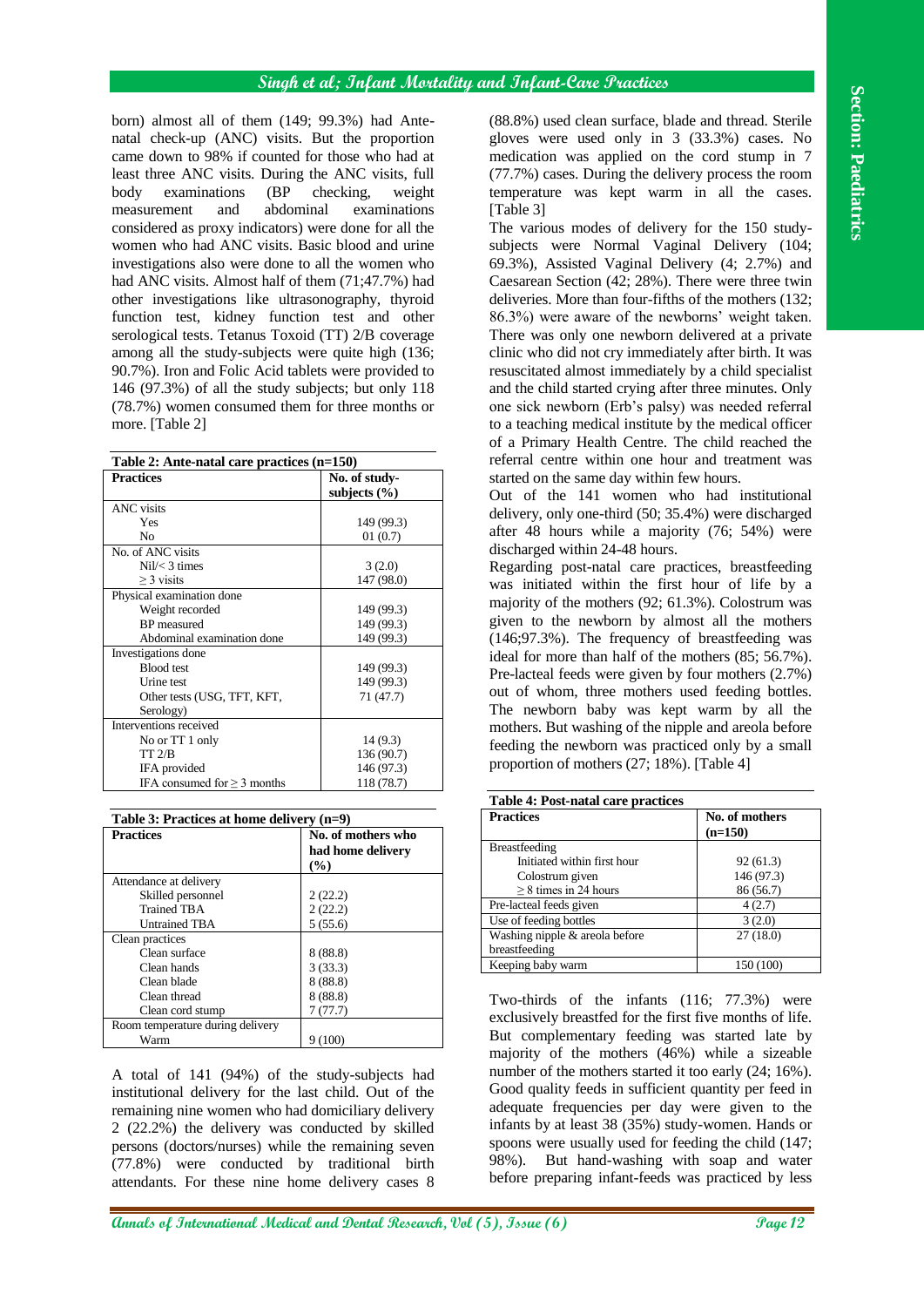#### **Singh et al; Infant Mortality and Infant-Care Practices**

than half of the study-women (73; 48.7%). A small proportion of mother (8; 5.3) used to change the usual feeds when infants got sick. [Table 5]

| Table 5: Infant care practices $(n=150)$ |                       |
|------------------------------------------|-----------------------|
| <b>Practices</b>                         | No. of mothers<br>(%) |
| Exclusive breastfeeding for 5 months     | 116(77.3)             |
| Initiation of complementary feeding      |                       |
| Before 6th month                         | 24(16.0)              |
| At 6th month                             | 57 (38.0)             |
| After 6th month                          | 69 (46.0)             |
| Usual feeds                              |                       |
| Good quality                             | 89 (59.3)             |
| Adequate quantity per feed               | 141 (94.0)            |
| Enough frequency per day                 | 38 (35)               |
| Mode of feeding                          |                       |
| Hand/spoon                               | 147 (98.0)            |
| Feeding bottle                           | 3(2.0)                |
| Hand-washing before preparing feeds      | 73 (48.7)             |
| Change in feeding during illness         | 8(5.3)                |

There was no reported serious illness among the infants which necessitated referral to referral centres. Out of all the infants aged nine months or more (56) measles vaccination have been received by 35 of them (62.5%). All the mothers were aware of the presence of Angawadi Centres in their villages. But only 15 (10%) mothers used to take their infants to the centres, that also usually once in a month and still a smaller proportion of them (10; 6.7%) received edible food items.

### **DISCUSSION**

**Ann** can be easily respect to the start of the start of the start of the start of the start of the start of the start of the start of the start of the start of the start of the start of the start of the start of the star Not even a single infant death could be detected in the present study. Probably it might reflect the true reality in the study area. On the other hand, there may be other reasons which could have masked any infant deaths. The first factor may be associated with the deployment of ASHAs as guides for tracing women who had live births in the last one year. It is a well known fact that the ASHAs are social activists working for the cause of improving health and one of their important roles is to mobilize people to seek health care so that maternal and children deaths could be averted. Because of this reason they might be reluctant in showing families where there were infant deaths. Showing them might hurt their pride. Also, in the study-area the myth of infant deaths considered as churein (evil spirit coming to kill the parents) was persisting. As such, mothers are forced not to have sympathy for the death infant. Rather they are compelled to forget any such deaths. This might have rendered the ASHAs not to visit such families in the fear that visiting them may rekindle those unwanted memories. Using a convenience sampling method for selecting the eligible women might have also minimized the probability of finding infant deaths.

In spite of these limitations, we found better infant care practices in the study area if compared to the latest NFHS-4 Report for the state of Manipur.<sup>[7]</sup>

These better practices might have averted infant deaths in the study are. Notables among these factors are having  $\geq$  3 ANC visits (98%), institutional delivery rate (94%), conducting home deliveries by skilled health personnel (22.2%), exclusive breastfeeding rate (77.3%) and proportion of infants aged 6-12 months adequately fed (35%) as compared to the latest NFHS Report figures of 69%, 69.1%, 22.2%, 73.6% and 14-19% respectively.[7] All these factors are proven to increase child survival.<sup>[9,10]</sup> These improved practices clustered with a very high mothers' literacy rate of 96% in the study area might have resulted to zero infant deaths in the study area. The presence of ASHAs and their efforts might have also helped for the cause.<sup>[11]</sup>

Some alarming findings were also noted from the current study. First one is related with the sociodemographic profile of the study-women regarding their parity and gravida. Out of a total 65 women pregnant for the first time, only 26 (40% of 65) had progressed to give births implying a huge pregnancy wastage rate. This might be because of many unwanted pregnancies which were later terminated reflecting high unmet need of contraceptives. This warrants further research. Secondly, the Caesarean section rate has gone up from 21% in 2016 to  $28\%$ , <sup>[7]</sup> the reasons may need to be clarified through further studies. Thirdly, the proportion of breastfeeding initiated within the first hour of life has gone down to 62.5% from the state figure of 74.2% as found out through the above mentioned survey in 2016. Lastly, information bias might have crept in when the mothers talked about the various practices assessed in the present study.

The visible reduction in Measles vaccination coverage might be because of the fact that in NFHS it is calculated among children aged 12-23 months whereas in the current study the coverage rate reflected was among infants aged 9-12 months. As younger children were accounted for in the current study and as the primary vaccines can be administered up-to 12 months, the coverage rate is probably under-estimated.

## **CONCLUSION AND RECOMMENDATIONS**

No infant mortality could be seen among women who delivered in the last one year. Better infant care practices were seen in the study area if compared to the latest NFHS-4 Report for the state of Manipur. Some of these important better practices were pregnant women having  $\geq$  3 ANC visits (98%), institutional delivery rate (94%), conducting home deliveries by skilled health personnel (22.2%), exclusive breastfeeding rate (77.3%) and proportion of infants aged 6-12 months adequately fed (35%).

It is proposed to have further studies with bigger sample sizes in which more robust sampling methods are used so as to get more generalizable information.